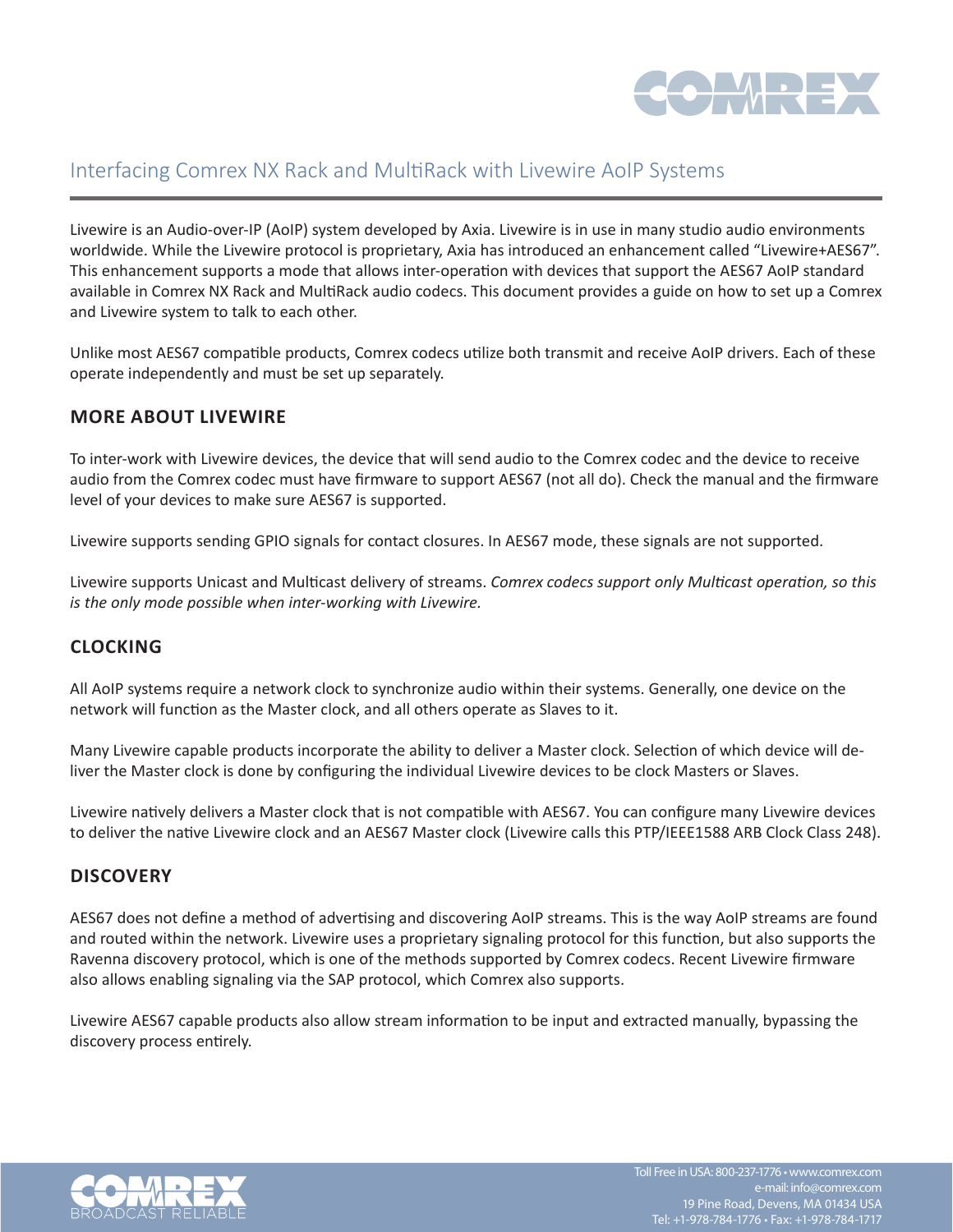

# **SETTING UP A LIVEWIRE DEVICE FOR AES67**

For the purposes of this guide, we've connected to an Axia Livewire 4x4 analog node running firmware 2.4.1. The firmware shipped with this node required this update.

Since Livewire doesn't natively deliver an AES67 compatible clock to your network, you will need to decide whether you want to install a stand-alone PTPv2 clock source, or have your Livewire device deliver one. Axia notes that PTP clocks delivered from their products are not tied to a reference, so may be subject to inaccuracy when compared to stand-alone sources.

Log into your Livewire device and access the user interface web page. Under Advanced Options, choose "Synchronization and QOS". The top option in this page allows you to define your clock source. If you'd like this device to master your AES67 clock, choose one of the options that includes "PTP IEEE 1588 ARB Clock Class 248", and specify if it also masters or slaves to a Livewire clock. If you already have an AES67 compatible Master clock on your network, choose one of the options that includes "PTP IEEE 1588 slave only" and specify if it also masters the Livewire clock (on a primary or secondary basis). Leave all other values in this page at either the AES67 or (if no AES67 option exists) the system defaults. Your page should look like the one below. Click "Apply".

|                                                 | Axia xNode                                   |                                                                         |  |  |
|-------------------------------------------------|----------------------------------------------|-------------------------------------------------------------------------|--|--|
|                                                 | Analog 4x4 I/O                               |                                                                         |  |  |
|                                                 |                                              |                                                                         |  |  |
| <b>System options</b>                           |                                              |                                                                         |  |  |
| <b>Home</b>                                     |                                              |                                                                         |  |  |
| Simple Setup                                    | <b>Synchronization:</b>                      |                                                                         |  |  |
| <b>Unicast Link</b><br><b>Advanced options</b>  | Clock mode:                                  | PTP/IEEE 1588 ARB clock class 248 + Livewire primary master<br>▼        |  |  |
| <b>Sources</b>                                  | PTP domain number:                           | ▼<br>0 default                                                          |  |  |
| <b>Destinations</b>                             | PTP delay mechanism:                         | E2E - uses the end-to-end delay request-response (default) ▼            |  |  |
| <b>Mixer</b>                                    | PTP clock priority1/priority2:               | 128 $\blacktriangledown$ / 128 $\blacktriangledown$                     |  |  |
| <b>Meters</b><br><b>Synchronization and QoS</b> | PTP clock sync interval:                     | -3 (1/8) - AES67 Default<br>▼                                           |  |  |
| <b>System</b>                                   | PTP time to live:                            | $1 - \mathbf{v}$                                                        |  |  |
|                                                 | PTP announce interval:                       | 0 (1s) - PTP Default profile (default) V                                |  |  |
|                                                 | Livewire advertisement slot (default 0):     | ۱o<br>(0 - 1000; 0-random)                                              |  |  |
|                                                 | Enable SAP announcements:                    | $ves$ $\blacktriangledown$                                              |  |  |
|                                                 |                                              |                                                                         |  |  |
|                                                 | Live Audio / Clock Streams:                  |                                                                         |  |  |
|                                                 | 802.1Q VLAN 0 priority frame tagging:        | 6 (AES67 recommended) (default) 7 (802.1p priority level: 0-7)          |  |  |
|                                                 | <b>DSCP Class of Service:</b>                | 46 EF (AES67 recommended)                                               |  |  |
|                                                 |                                              |                                                                         |  |  |
|                                                 | <b>AES67 / Standard Audio Streams:</b>       |                                                                         |  |  |
|                                                 |                                              |                                                                         |  |  |
|                                                 | Standard Stream receive buffer size [ms]: 20 | (15 - 100; default 20)                                                  |  |  |
|                                                 | AES67 Link Offset [ms]:                      | в<br>(2 - 20: default 3)                                                |  |  |
|                                                 | 802.1Q VLAN 0 priority frame tagging:        | 5 (AES67 recommended) $\blacktriangledown$ (802.1p priority level: 0-7) |  |  |
|                                                 | DSCP Class of Service:                       | 34 AF41 (AES67 recommended)<br>▼                                        |  |  |
|                                                 |                                              |                                                                         |  |  |
|                                                 | SIP:                                         |                                                                         |  |  |
|                                                 | Enable SIP Disclosure:                       | Disabled (default) ▼                                                    |  |  |
|                                                 | SIP Server Port (default 5060):              | 5060                                                                    |  |  |
|                                                 |                                              |                                                                         |  |  |
|                                                 |                                              | Apply                                                                   |  |  |
|                                                 |                                              |                                                                         |  |  |

### **FIGURE 1 LIVEWIRE USER INTERFACE**

Next you will Open the Comrex Codec's Web-based user interface page and navigate to the Network Manger section. You must be sure the Ethernet interface used (typically the secondary) has a valid IP address on your AES67 network.

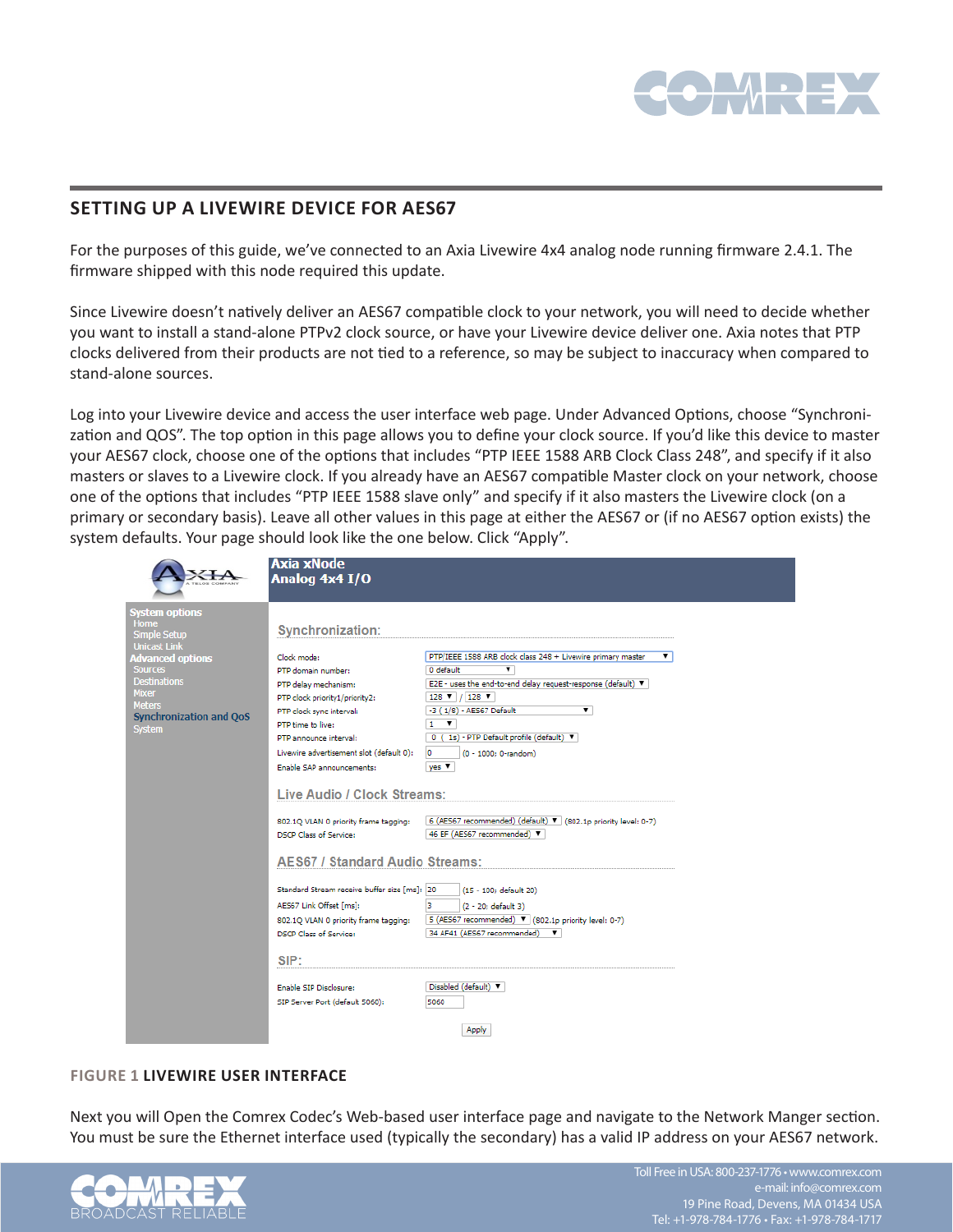

The default settings of this ports are to use a DHCP server. If you require static addressing (or you have no DHCP server on your network) you must apply static settings here, using a reserved IP address on your AES67 LAN.

| Network Manager                                                                                                                                                                               |                                                                                               |                         |
|-----------------------------------------------------------------------------------------------------------------------------------------------------------------------------------------------|-----------------------------------------------------------------------------------------------|-------------------------|
| <b>Select Network Device</b>                                                                                                                                                                  | <b>Device Settings</b>                                                                        |                         |
| <b>Primary Ethernet Port</b>                                                                                                                                                                  | Name                                                                                          | Secondary Ethernet Port |
| Installed Enabled                                                                                                                                                                             | Enabled                                                                                       | Yes                     |
| Address: 10.42.1.81                                                                                                                                                                           | Active Network Location                                                                       | Default                 |
| Address Te80::320e:d5ff:fe4e+dfe2<br>DM <sub>S</sub> Server: 10.42.0.1<br><b>Secondary Ethernet Port</b><br>Installed Enabled<br>Address: 192.168.87.29<br>Address: fe80::320e:d5ff:fe4e:dfe3 | <b>NETWORK LOCATIONS</b><br><b>ADD LOCATION</b><br>$\nabla$ Default<br><b>DELETE LOCATION</b> |                         |
| DNS Server: 192.168.87.1                                                                                                                                                                      | Name                                                                                          | Default                 |
| <b>POTS Modem</b><br><b>Installed</b> Enabled                                                                                                                                                 | IP Type                                                                                       | DHCP                    |
| Show Advanced Settings                                                                                                                                                                        | <b>STATIC ROUTES</b><br><b>ADD STATIC ROUTE</b>                                               |                         |

#### **FIGURE 2 NETWORK MANAGER**

Now that you have an AES67 compatible Master clock on your Livewire network, continue with the Web-based control page on your Comrex codec and select the "System Settings" Tab. If not done already, enable AES67 operation under that section, as described in the manual. Leave all other AES67 settings at their defaults, as shown. Look for the PTP clocking status to show "locked".

|                                           | <b>AES67 System</b>     |            |
|-------------------------------------------|-------------------------|------------|
| Enabled                                   | Ready, 29 sessions      |            |
|                                           | <b>SETTINGS</b>         |            |
| <b>Enable</b>                             |                         | Enabled    |
|                                           | Network Interface       | Secondary  |
|                                           | Network Interface Usage | AES67-only |
|                                           | AES67 frame size        | 1 ms       |
|                                           | ▶ PTP Clocking          |            |
| Locked<br>GUID: (00-1D-C1-FF-FE-16-E8-66) |                         |            |

### **FIGURE 3 AES67 SYSTEM SETTINGS**

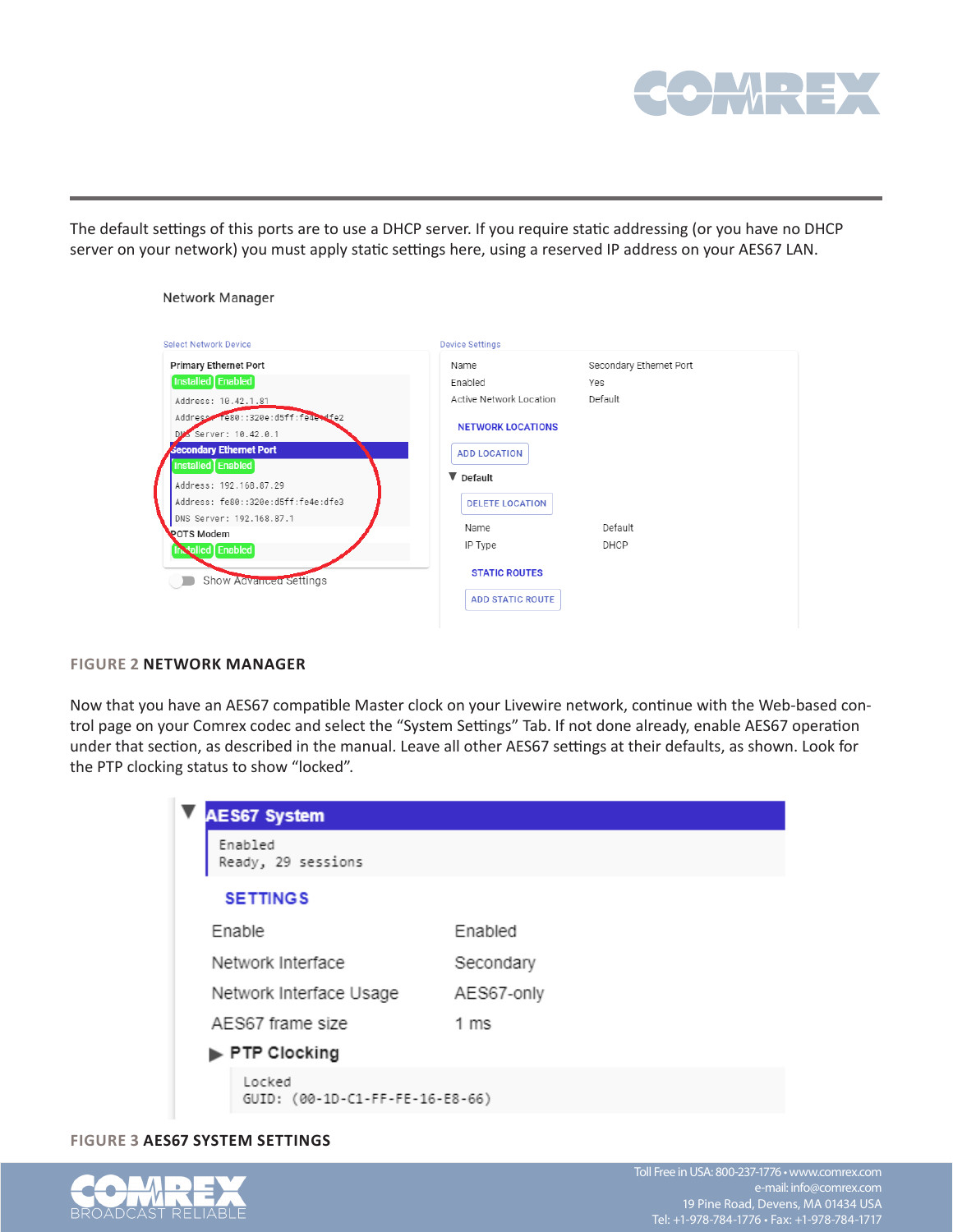

Livewire offers a default PTPv2 Master clock domain of 0. This is the default of Comrex codecs. If not locking, check that the clock domain is set to 0 under the PTP clocking options on the Comrex codec.

### **CREATING AN OUTGOING AES67 STREAM FROM A COMREX CODEC**

Once AES67 is enabled on the codec and the clock is "locked", AES67 outgoing stream(s) are automatically created to the default Multicast node address. Outgoing streams carry a label taken from the Unit Name setting under the System Settings->Connections section of the user interface.

You'll need to set your outgoing Multicast address to one within the range of your Livewire network. Still under AES67 settings, navigate to the "Outputs" section and select the outgoing stream you wish to change. (NX Rack has only one output, MultiRack has five).

| <b>OUTPUTS</b>             |                          |
|----------------------------|--------------------------|
| ▼ Weather Studio: output 1 |                          |
| streaming                  |                          |
| Name                       | Weather Studio: output 1 |
| <b>Address</b>             | 239.69.87.29             |

### **FIGURE 4 OUTPUTS**

Set the "Address" field to an address within the 239.x.x.x range. Click "apply" then disable and re-enable AES67 mode on the codec to initiate the stream to the new address.

The stream should now be discoverable and routable within the Livewire network. Comrex AES67 streams will always appear as 48KHz sampled 24-bit two channel streams. Codec connections that are received as mono will deliver identical audio to both AES67 channels.

Returning to the Livewire device's web interface, navigate to the Destinations menu under Advanced options.

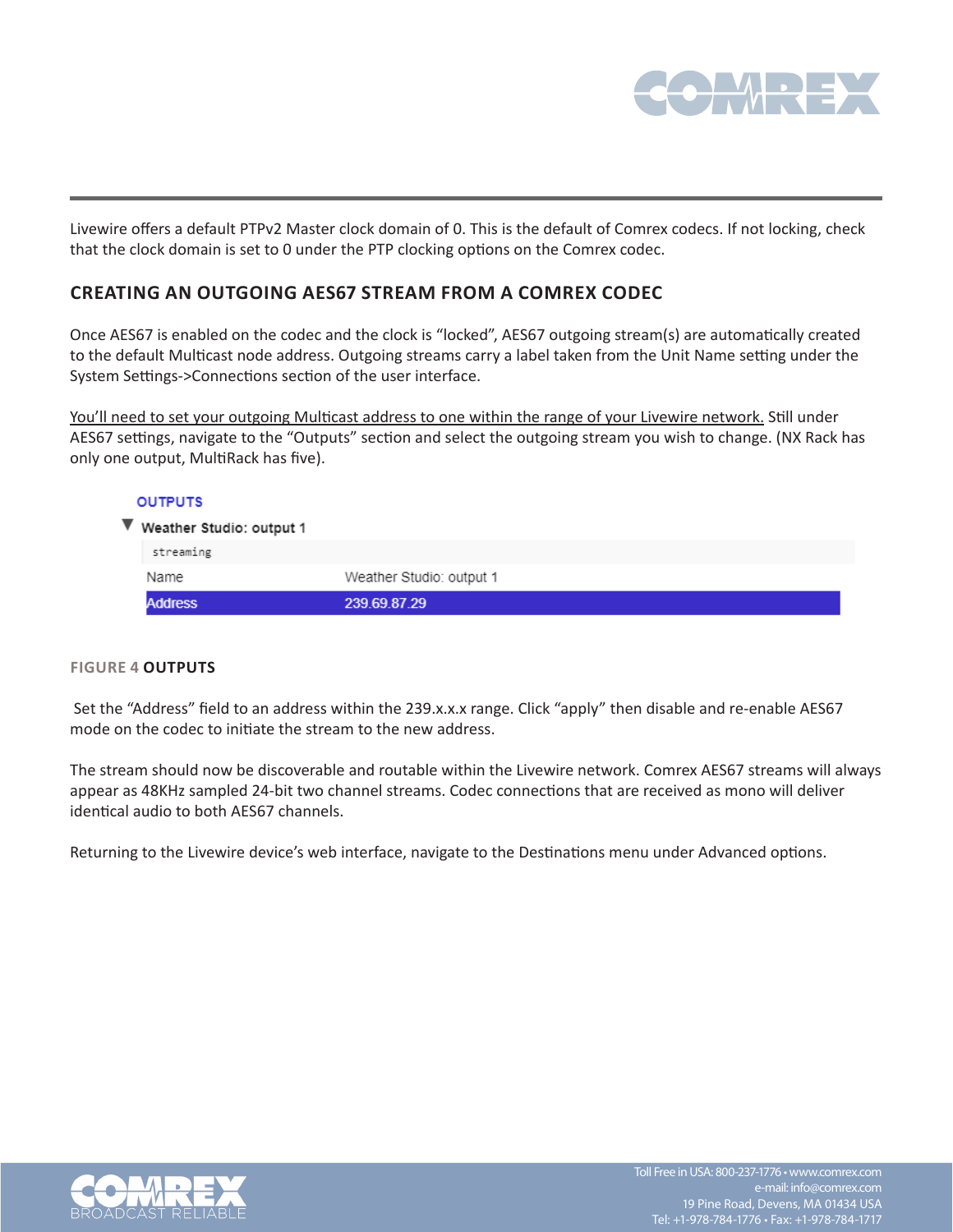

|                                                                                                                                                                                                                       | Axia xNode<br>Analog 4x4 I/O                                                                                                                                                   |                                                                                                                                                                                                                                                      |                                                                    |                                                                                    |                                        |
|-----------------------------------------------------------------------------------------------------------------------------------------------------------------------------------------------------------------------|--------------------------------------------------------------------------------------------------------------------------------------------------------------------------------|------------------------------------------------------------------------------------------------------------------------------------------------------------------------------------------------------------------------------------------------------|--------------------------------------------------------------------|------------------------------------------------------------------------------------|----------------------------------------|
| <b>System options</b><br>Home<br><b>Simple Setup</b><br><b>Unicast Link</b><br><b>Advanced options</b><br><b>Sources</b><br><b>Destinations</b><br><b>Mixer</b><br><b>Meters</b><br>Synchronization and QoS<br>System | <b>Destinations</b><br>#<br>Name:<br>Line 1<br>NDDST <sub>1</sub><br>Line 2 NDDST 2<br>Line 3 NDDST 3<br>Line 4 NDDST 4<br><b>Address Type: From/Surround</b><br>Type: Ravenna | Channel/Address:<br><b>NXR Instance 1</b><br>Weather Studio: output 1<br>Apply<br>Channel Type: From/To/Surround Livewire channel number or stream address (stereo or 8-channel)<br>AES67 SIP URI<br>Ravenna session name<br>© 2004-2018 Axia Audio. | $\overline{\mathbb{B}}$ y<br>$\overline{\mathbb{B}}$ y<br>O-<br>o, | Type:<br>Ravenna stereo<br>Ravenna stereo<br>From source<br>7<br>۷.<br>From source | Gain [dB]:<br>0.0<br>0.0<br>0.0<br>0.0 |
|                                                                                                                                                                                                                       |                                                                                                                                                                                |                                                                                                                                                                                                                                                      |                                                                    |                                                                                    |                                        |

### **FIGURE 5 DESTINATIONS MENU**

Choose one of the input destinations to send your Comrex stream to. Click the "list" icon next to the Channel/Address field. This will produce a listing of all discovered streams on your network. Comrex streams will appear under the "Ravenna" tab. Select the Comrex stream you just created, and set the "type" field to "Ravenna Stereo". Click "Apply".

### **RECEIVING AN INCOMING AES67 STREAM TO A COMREX CODEC**

First you must create an AES67 compatible stream on the Livewire device that will feed the Comrex codec. In the Livewire device web interface, choose "Sources" under Advanced Options.

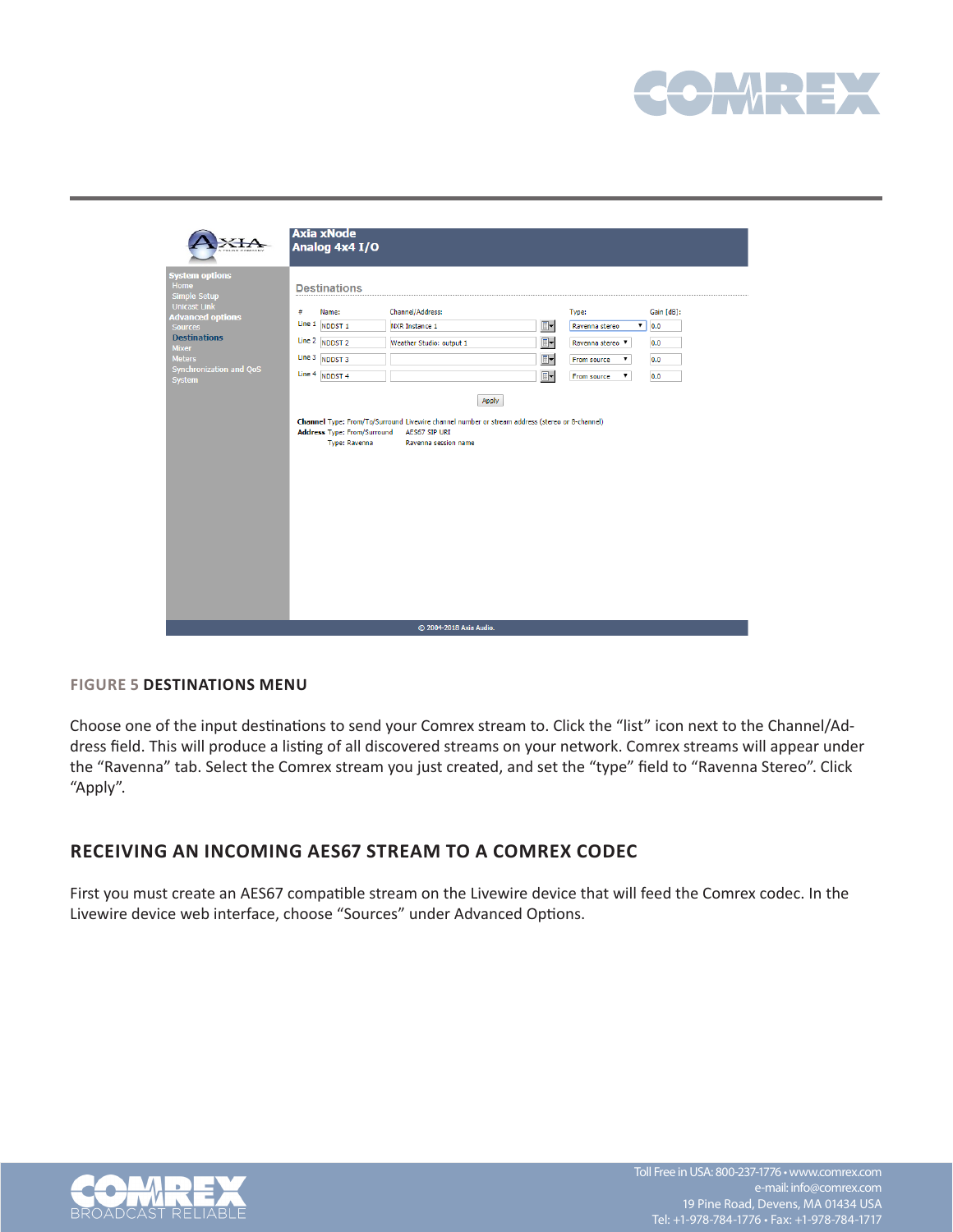

|                                           | <b>Axia xNode</b><br>Analog 4x4 I/O                                           |                                                                                                                                                                                                                                                                   |  |  |
|-------------------------------------------|-------------------------------------------------------------------------------|-------------------------------------------------------------------------------------------------------------------------------------------------------------------------------------------------------------------------------------------------------------------|--|--|
| <b>System options</b>                     |                                                                               |                                                                                                                                                                                                                                                                   |  |  |
| <b>Home</b><br><b>Simple Setup</b>        | <b>Sources</b>                                                                |                                                                                                                                                                                                                                                                   |  |  |
| <b>Unicast Link</b>                       | Channel/Address:<br>Source Name:<br>#                                         | Stream Mode:<br>Input Gain [dB]:                                                                                                                                                                                                                                  |  |  |
| <b>Advanced options</b><br><b>Sources</b> | Line 1 SRC 1<br>101                                                           | Stereo 1ms (AES67) V<br>0.0                                                                                                                                                                                                                                       |  |  |
| <b>Destinations</b>                       | AES67: Download stream description (SDP), RTSP: rtsp://192.168.87.205/by-id/1 |                                                                                                                                                                                                                                                                   |  |  |
| <b>Mixer</b>                              | Line 2 SRC 2<br>102                                                           | Stereo 1ms (AES67) V<br>0.0                                                                                                                                                                                                                                       |  |  |
| <b>Meters</b>                             | AES67: Download stream description (SDP), RTSP: rtsp://192.168.87.205/by-id/2 |                                                                                                                                                                                                                                                                   |  |  |
| Synchronization and QoS<br><b>System</b>  | Line 3 SRC 3<br>103                                                           | Stereo 1ms (AES67) V<br>0.0                                                                                                                                                                                                                                       |  |  |
|                                           | AES67: Download stream description (SDP), RTSP: rtsp://192.168.87.205/by-id/3 |                                                                                                                                                                                                                                                                   |  |  |
|                                           | Line 4 SRC 4<br>104                                                           | Stereo 1ms (AES67)<br>0.0                                                                                                                                                                                                                                         |  |  |
|                                           | AES67: Download stream description (SDP), RTSP: rtsp://192.168.87.205/bv-id/4 |                                                                                                                                                                                                                                                                   |  |  |
|                                           | Show source allocation status                                                 |                                                                                                                                                                                                                                                                   |  |  |
|                                           | Apply                                                                         |                                                                                                                                                                                                                                                                   |  |  |
|                                           |                                                                               |                                                                                                                                                                                                                                                                   |  |  |
|                                           | <b>Channel/Address empty</b><br><b>IP Address</b>                             | Access using AES67/SIP or RTSP. IP unicast will be used as a transport.<br>Channel Number Unique channel number of Livewire multicast stream (any number from 1 to 32767)<br>Destination multicast address of the stream if other range than Livewire is required |  |  |
|                                           |                                                                               |                                                                                                                                                                                                                                                                   |  |  |
|                                           |                                                                               |                                                                                                                                                                                                                                                                   |  |  |
|                                           |                                                                               |                                                                                                                                                                                                                                                                   |  |  |
|                                           |                                                                               |                                                                                                                                                                                                                                                                   |  |  |
|                                           |                                                                               |                                                                                                                                                                                                                                                                   |  |  |

### **FIGURE 6 SOURCES MENU**

Set the Source Name and Channel/Address fields the way you normally would under Livewire. (The channel number should contain decimal digit(s). In the "Stream mode" option, set "Stereo 1mS (AES67)" to the outgoing stream you are sending to the Comrex codec.

Log into the Comrex web-based interface. Under the System Settings Tab, expand the AES67 options, and select the input you wish to assign (NX Rack has one, MultiRack has five). Find and select the "Source" entry under your desired input.

| <b>INPUTS</b>               |                   |  |
|-----------------------------|-------------------|--|
| Input 1                     |                   |  |
| Connected<br>Receiving RTP. |                   |  |
| Delay                       | 5ms               |  |
| <b>Source</b>               | xNode2@Node-101-0 |  |

### **FIGURE 7 INPUTS**